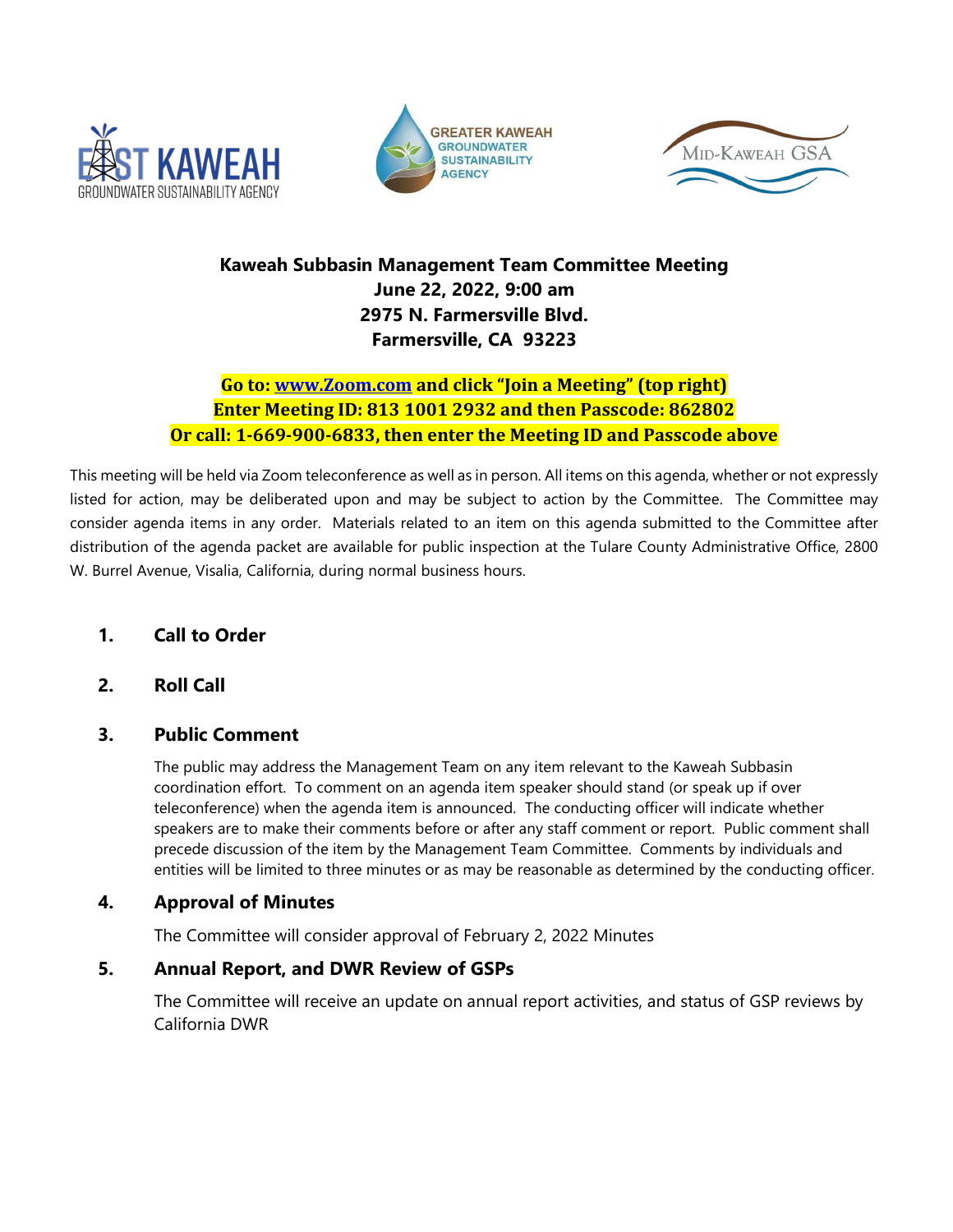# 6. Update on Kaweah Subbasin Groundwater Allocation/Pumping Cap

The Committee will receive an update from each GSA on the progress to establish a groundwater allocation and pumping cap, as well as a report on any other related activities such as LandIQ and the development of the Water Dashboard

## 7. Regional Planning and Implementation Grant Contracts

The Committee will receive:

- a. An update on implementing various tasks under the awarded Prop 68 Planning Grant and Prop 68 Implementation Grant
- b. An update from East Kaweah GSA on RCIS grant implantation and an update from all GSA managers on other recent efforts related to land repurposing
- c. Tulare Irrigation District will provide the Committee with an update on implementation of the USBR Water Market Planning Grant

## 8. Numeric Model, Water Budget and Water Accounting Framework

GSA managers will provide the Committee with an update on model work, refinement of subbasin water budgets and the subbasin Water Accounting Framework

## 9. San Joaquin Collaborative Action Plan

The Committee will receive an update on activities of the San Joaquin Collaborative Action Plan

#### 10. County Policies and Permitting Coordination

The Committee will receive an update and may provide direction on efforts to coordinate with Counties of Tulare and Kings on policies, permitting and other processes

#### 11. Other GSA Updates

Management Team Committee members shall provide any other relevant updates on GSA activities not earlier covered in the agenda

- a. Mid-Kaweah Groundwater Sustainability Agency
- b. East-Kaweah Groundwater Sustainability Agency
- c. Greater Kaweah Groundwater Sustainability Agency

#### 12. Next Meeting